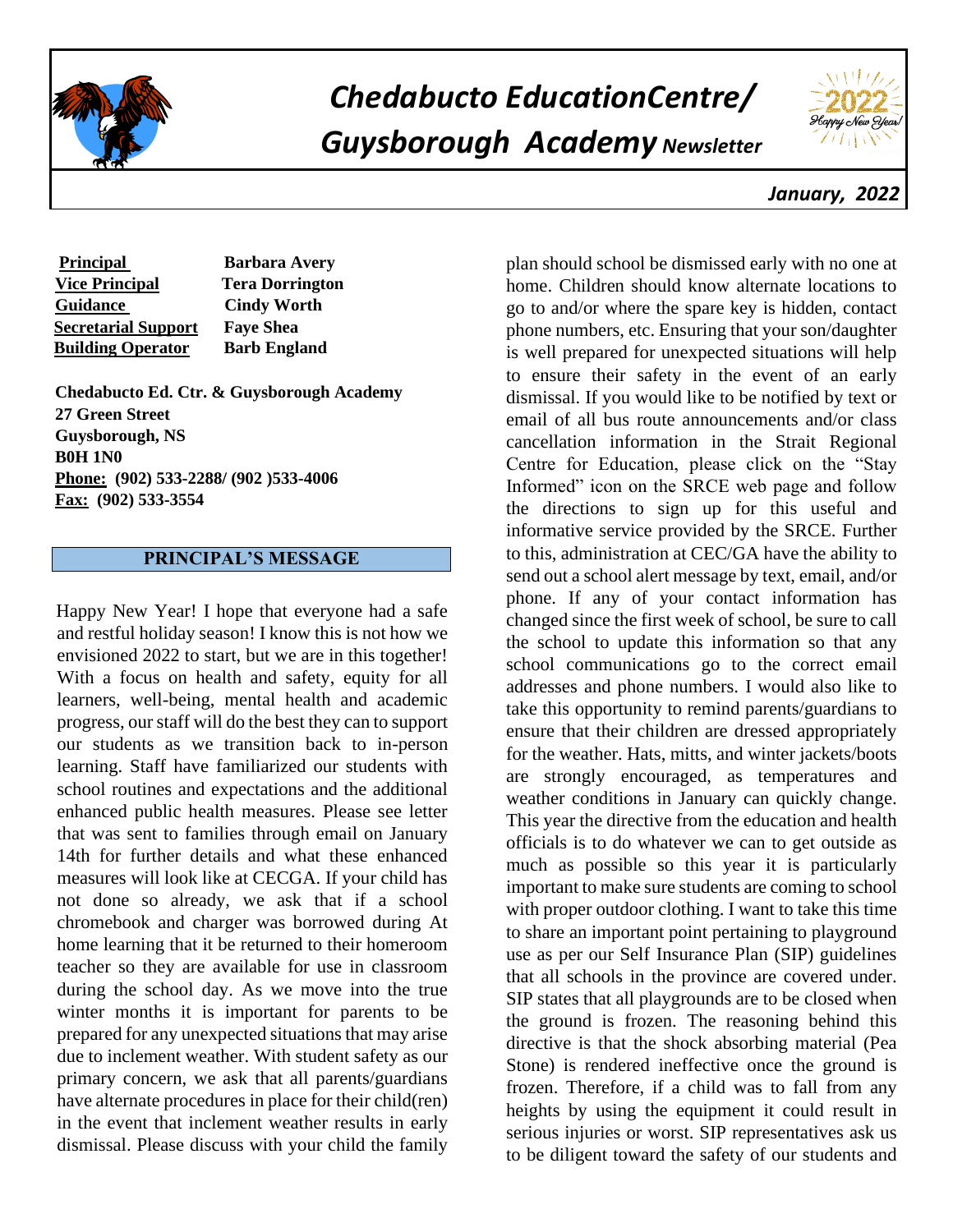to ensure we adhere to these directives. As a result, students will not be permitted to use the playground equipment so alternate outdoor location and activities will be put in place during these upcoming winter months. Also, as another reminder, I wanted to share with you the updated COVID-19 Daily Checklist. You can access the updated copy at https://novascotia.ca/coronavirus/docs/DailyCOVI D-checklist-en.pdf For Grade 9-12 students, January brings the conclusion of the First Semester, and along with it, final summative assessments. Exams are set to begin on January 24th, 2022 with the exception of Distance Education exams, these will take place on Jan 20th. Course exams will be written as outlined in the schedule given to gr. 9-12 students and posted to our school's webpage and here in the newsletter. We encourage parents to be aware of the exam schedule and policies. Friday, January 28th will be an administration/evaluation day for gr 9-12 (no school for gr 9-12 students) but a regular school day for P-8, with the first day for Second Semester Monday, January 31st. Report Cards for grades 9-12 will go home on Thursday, Feb 10th. Our School Advisory Council will have its next meeting on January 25th where discussions will be held regarding issues pertinent to the school. This body serves a very valuable purpose in setting direction for the school and listening to concerns from the community. Typically, these meetings are open to the school community but do to COVID this is not possible so we will be meeting virtually. However, if you have any questions or concerns please email cecga.sac@gnspes.ca to have them brought forward to our SAC. As always, please do not hesitate to reach out to the school to see how we can support during this challenging time or if you have any questions or concerns. Stay safe and healthy!

*Barbara Avery*

*Principal*

#### **BUS PASSES**

Just a reminder that there will be *NO BUS PASSES* issued this year. Each student will be allowed to have one alternate route for the year, which has to be registered with the SRCE transportation office by calling 902-747-3644.

**Notice to Subscribers of the SRCE Stay Informed Notification System (Bus Route and Class Announcements by Email and/or Text) Annual Subscription to the Service Required Effective Immediately**

Please be advised that effective immediately subscribers to the SRCE Stay Informed Notification System (Bus Route and Class Announcements) must now re-subscribe annually to continue to receive notifications by email and/or text.

Over the summer, changes were required to the operation of the system to enhance the efficiency and timely delivery of the notifications. Annual subscription to this service will also ensure that the system contains the most up-to-date subscriber contact information (i.e., email address, cell phone number(s) and service provider).

Subscribers to the SRCE Stay Informed Notification System are asked to please re-subscribe, if interested, to continue to receive bus route and/or class announcement notices by email and/or text.

At the end of each school year, subscriber contact information will be deleted. You may re-subscribe after August 1 of each year.

To renew your subscription or to subscribe for the first time, please look for the SRCE Stay Informed graphic image (included above) on the SRCE website, [www.srce.ca,](http://www.srce.ca/) and follow the steps outlined to subscribe or re-subscribe to this service; or click here to access the [SRCE Stay Informed By Email and/or Text](https://srce.ca/content/stay-informed) [pa](https://srce.ca/content/stay-informed)ge directly.

## *WATER BOTTLES*

Reminder to all students that if they wish to have a drink of water, they *MUST* bring their own water bottles. The fountains are now water fill stations not drinking fountains.

#### **Intimate Images and Cyber-Protection Act**

The rapid growth of smart phones, social media and the anonymity of the online world has created increasing opportunity for cyberbullying and the unwanted sharing of intimate images. The impacts of these behaviours can be devastating for victims.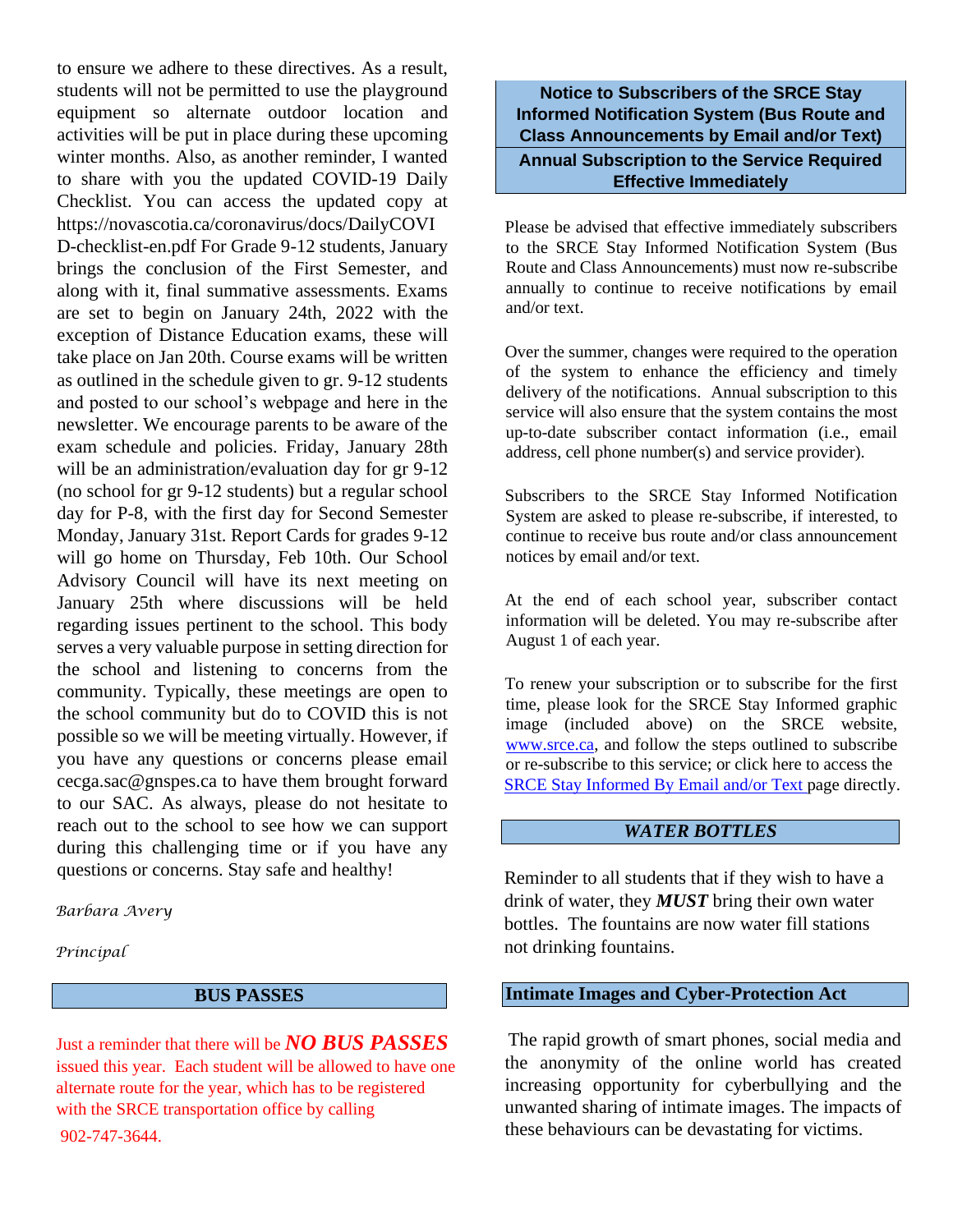Supports are available. For more information please visit novascotia.ca/cyberscan.

## **Safe Arrival Process for Elementary Schools**

Chedabucto Education Centre/Academy and the Strait Regional Centre for Education believe that regular attendance at school supports greater student success and achievement. Attendance supports student learning and promotes a sense of responsibility that students will need as they transition from grade to grade.

Promoting and supporting regular student attendance is a shared responsibility. All partners, students, parents/guardians, teachers, school administration and SRCE staff, must work together.

As a result, the following safe arrival process will be implemented at our school to help us account for any student's unexplained failure to arrive at school:

- Parents/guardians are responsible for notifying the school when their child(ren) will not be in attendance.
- If your child(ren) is going to be late or absent from school, the parent/guardian is asked to contact the school by telephone at 902-533-2288 before 9:30 a.m. An explanation is required.
- On a daily basis, homeroom teachers will complete morning attendance. A list of those students who are absent will be generated.
- If a student is marked absent during first class and we have not been previously notified by parents/guardians, we will call the numbers provided in the student demographic information.
- When direct follow-up contact with parents/guardians cannot be reasonably made, we will then determine appropriate action. This may involve contact with the RCMP.

#### **Communication to Parents/Guardians and Students from Teachers**

In accordance with Recommendation #31 of the Report of the Council to Improve Classroom Conditions (April 28, 2017), in an effort to minimize disruptions to student learning and the teaching day, teachers have up to two business days to respond to emails.

## *CHEDABUCTO LIFESTYLE COMPLEX*

To use the CLC facilities, **CHILDREN UNDER GRADE 6** will need to be accompanied by an adult unless it is a Municipal program such as PACY, However in order to go to the CLC after school written permission is required in the office.

## *PARENTS/GUARDIANS TAKE NOTICE*

We are asking parents and students to take extra caution when packing lunches for your son/daughters. Due to the many allergies that some students have we would like to remind people that Nutella is also considered a nut based product.

#### **NUT AWARE SCHOOL**

There are currently students attending **Chedabucto Education Centre/Guysborough Academy**



with severe allergies that can cause an *anaphylactic reaction.* An anaphylactic reaction can be triggered by **ingestion, inhaling or touching** any of the identified allergens **(peanuts, tree nuts and nut**

**products).** If an individual is exposed to an allergen, their body triggers an immediate immune response and sends out extra antibodies to fight the allergen. They can experience very strong reactions including hives, swelling of the eyes, ears, lips, and tongue. This requires immediate emergency care!

#### **PERMISSION NOTES**



Written permission must be given to a student when he/she plans to stay after school hours or leave the school. If there is no contact from a parent/guardian, the student will be sent home on his/her

regular bus.

Permission notes are also necessary to be exempt from participating in Phys. Ed. classes or other school activities.

#### **SCHOOLS PLUS**



SchoolsPlus seeks to improve the collaboration and coordination of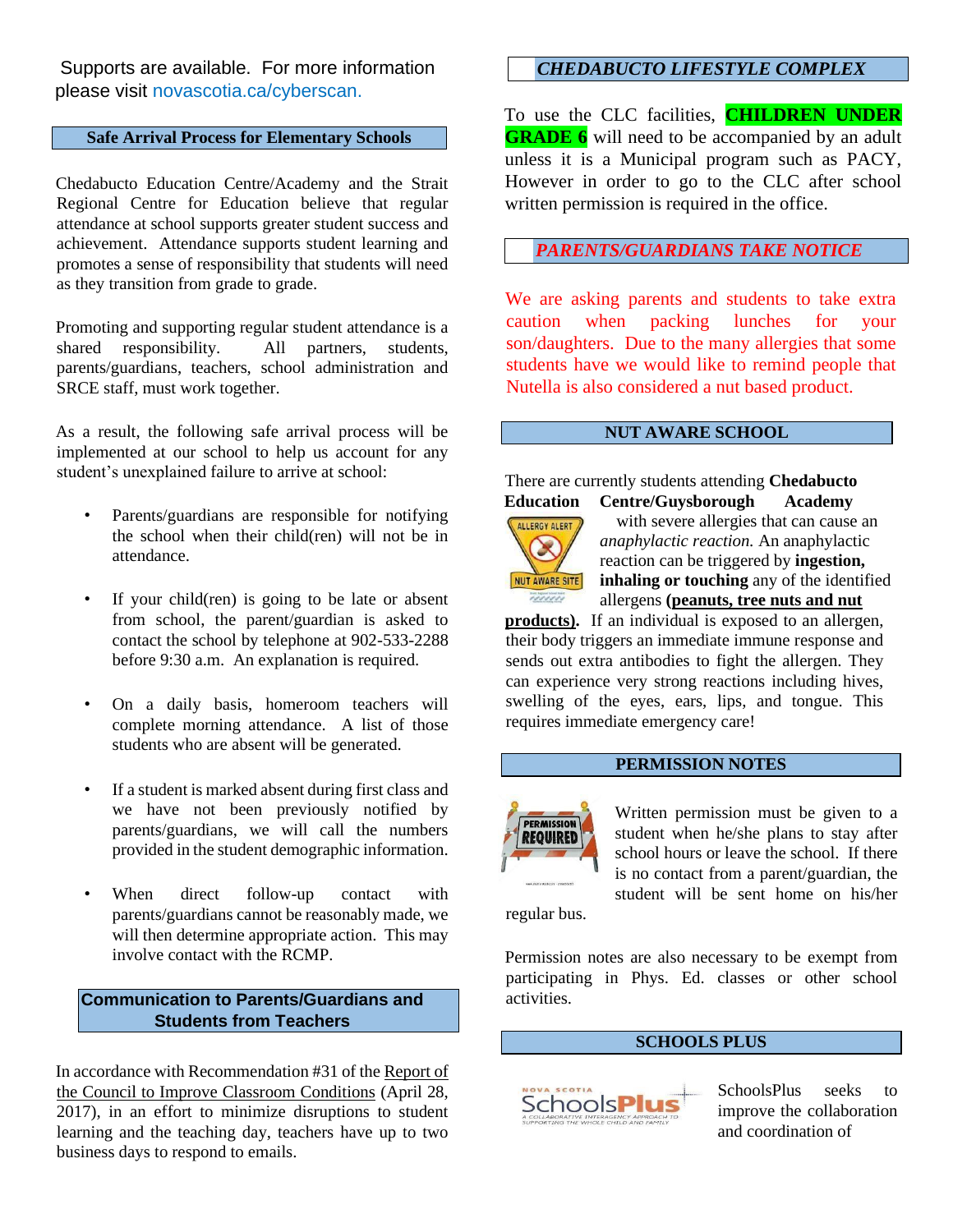services and programs for children, youth and families. The main goal is to bridge the gap between various community organizations and the schools by connecting students and families in attaining timely and effective services to meet their identified needs. SchoolsPlus supports a number of programs within the schools and community. Referrals come from the School Program Planning Teams, Administration, Families and Students as well as outside agencies. SRCE currently has four SchoolsPlus Models. They are located in Guysborough, Antigonish, Richmond and recently Inverness Counties.

You can contact the SchoolsPlus Facilitator, Liz MacIntosh by calling 533-4046 or Mandi Millar at 533-3609. We are also on Facebook at SchoolsPlus Guysborough County.

## *WE WILL CHANGE*

"All students and staff will receive a little New Years Treat when school starts back up. These treats were paid for from money raised in the Change for Change campaign. Thank you again for your support -The We Will Change Group"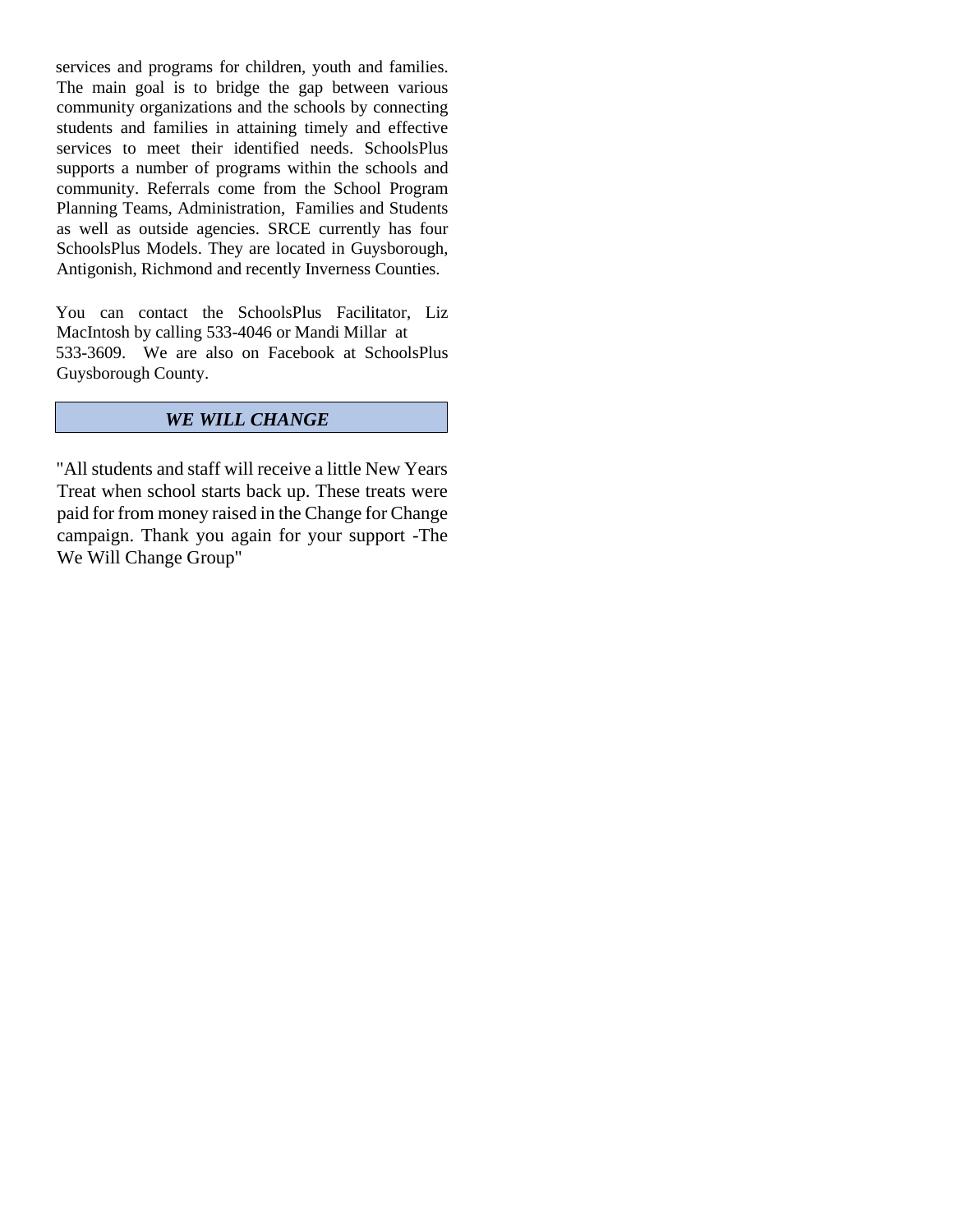## **January 2022 Summative Assessment/Exam Schedule**

| <b>Thursday</b><br><b>Jan 20</b><br>(Day D) | <b>Monday</b><br><b>Jan 24</b><br>(DAYF) | <b>Tuesday</b><br>Jan <sub>25</sub><br>(Day G) | Wednesday<br><b>Jan 26</b><br>(Day H) | <b>Thursday</b><br><b>Jan 27</b><br>Day A |
|---------------------------------------------|------------------------------------------|------------------------------------------------|---------------------------------------|-------------------------------------------|
| Distance Ed                                 | $ELA$ 10                                 | Math 10 Academic                               | Math 11 At Work                       | Science 10                                |
|                                             | Global Geo 12                            | Math At Work 10                                | Math 12 At Work                       | Eng Comm 11                               |
|                                             | Chem 12                                  | Math 11                                        | PreCal 12                             | Eng Comm 12                               |
|                                             | Math 9                                   | ELA <sub>9</sub>                               | Science 9                             |                                           |

## **EXAMINATION POLICY:**

- 1. All summative assessments/exams will be written in the classroom with the subject teacher unless prior arrangements have been made through the teacher.
- 2. **Students must write their exams as scheduled unless prior arrangements have been made and approved by the principal.**
- 3. **All students will report to their exam room for attendance and gathering of permission forms at 8:42am. Teachers will send this information to the office by 9:00 am. Exams will begin at 9:00am, and students will not be permitted to leave the exam room until 10:30 am. Students will have until 12:00pm to complete their exam. Absolute silence must be maintained for the entire exam.**
- 5. During the writing of the exam, all books, bags, etc., must be stored at the front of the classroom. **Any electronic device at a student's desk must be removed.**
- 6. Students who need to use the washroom must raise their hand and obtain permission from the supervising teacher. Only one student is permitted to use the washroom at a time.
- 7. Any students in the school in the afternoon are to report to **Study Hall (bring materials with you to study at this time).**
- 8. **Any cheating on examinations will result in the offenders receiving "0" on the exam.**
- 9. If inclement weather causes school closure on an examination day, the exam would be held on the following day, and the entire exam schedule would be bumped up a day.
- 10. Students who sign out of the school following their exam are not permitted to use the bus for their transportation home. Students *require written permission to leave school after completion of their exam*.

## **IF DEPARTING SCHOOL AFTER EXAMS:**

- Students are not permitted to travel with another adult unless permission has been granted by the parents in writing.
- Students are not permitted to travel with another student unless permission has been granted in writing by the parents of both parties involved .
- A departure permission form will be distributed to students for parents to fill out.